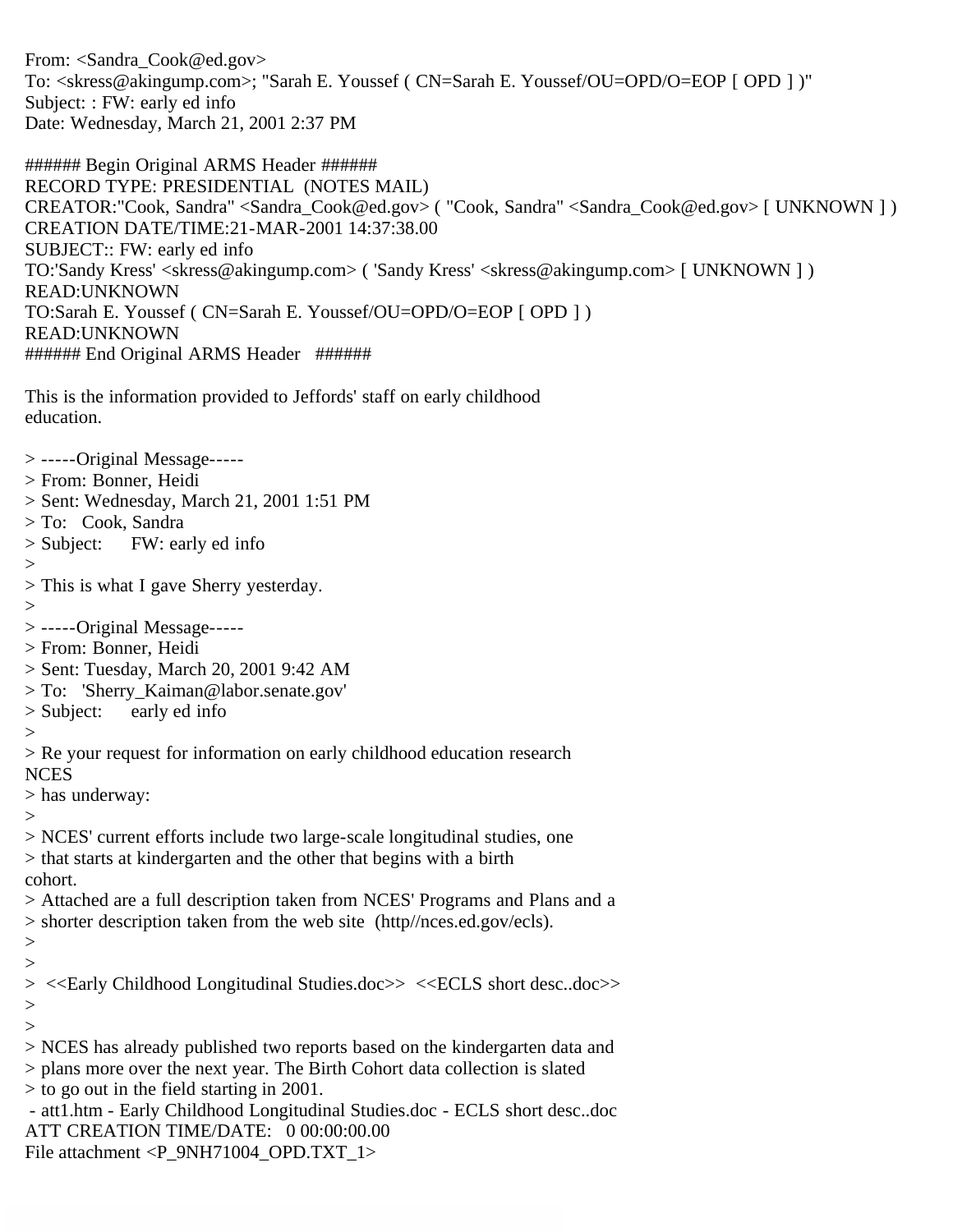ATT CREATION TIME/DATE: 0 00:00:00.00 File attachment <P\_9NH71004\_OPD.TXT\_2>

ATT CREATION TIME/DATE: 0 00:00:00.00 File attachment <P\_9NH71004\_OPD.TXT\_3>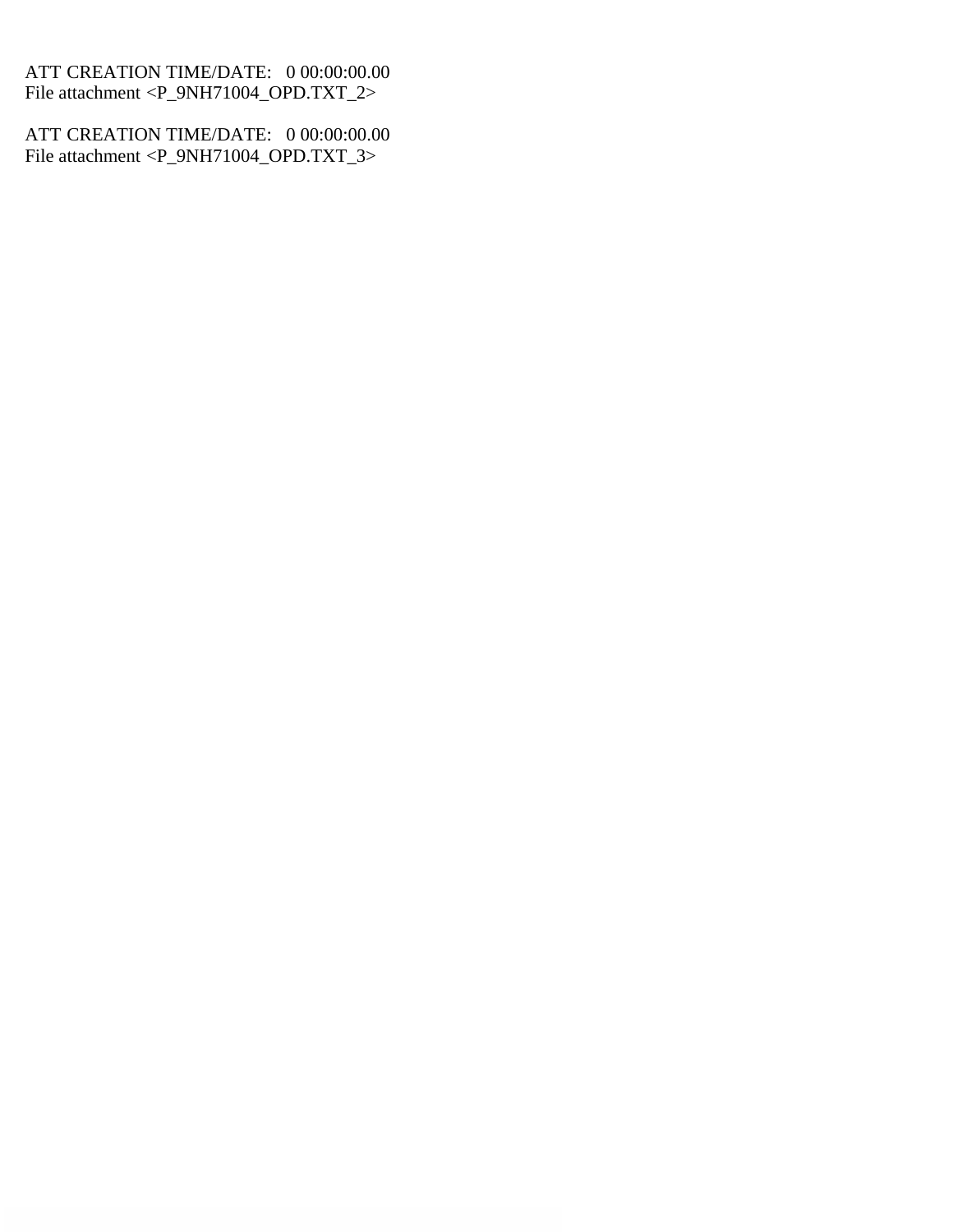# **The following document is attachment P\_9NH71004\_OPD.TXT\_1**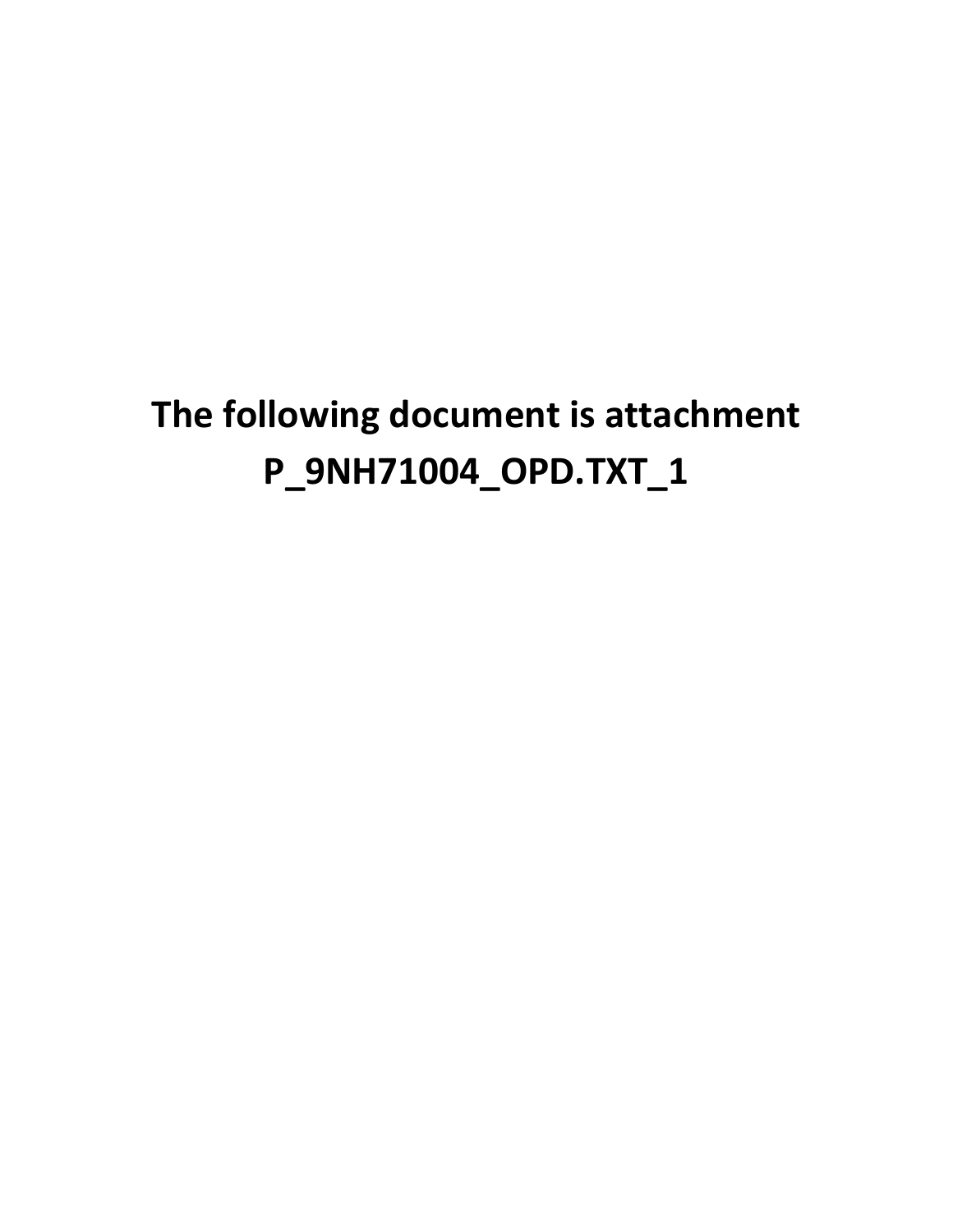This is the information provided t o Jeffords' staff on early childhood education.

-----Original Message----- **From:** Bonner, Heidi **Sent:** Wednesday, March 21, 2001 1:51 PM **To:** Cook, Sandra **Subject: &n bsp;** FW: early ed info

#### This is what I gave Sherry yesterd ay.

-----Original Message----- **From:** Bonner, Heidi **Sent:** Tuesday, March 20, 2001 9:42 AM **To:** 'Sherry\_Kaiman@labor.senate.gov' **Subject: &n bsp;** early ed info

Re your request for information on early childhood education research NCES has underway:

NCES' current efforts include two large-scale long itudinal studies, one that starts at kindergarten and the other that begins wit h a birth cohort. Attached are a full description taken from NCES' Progra ms and Plans and a shorter description taken from the web site (http//nces.ed.gov/ecls).

<<Early Childhood Longitudi nal Studies.doc>> <& lt;ECLS short desc..doc>>

NCES has already published two rep orts based on the kindergarten data and plans more over the next year. The Birt h Cohort data collection is slated to go out in the field starting in 2001.&nbs p;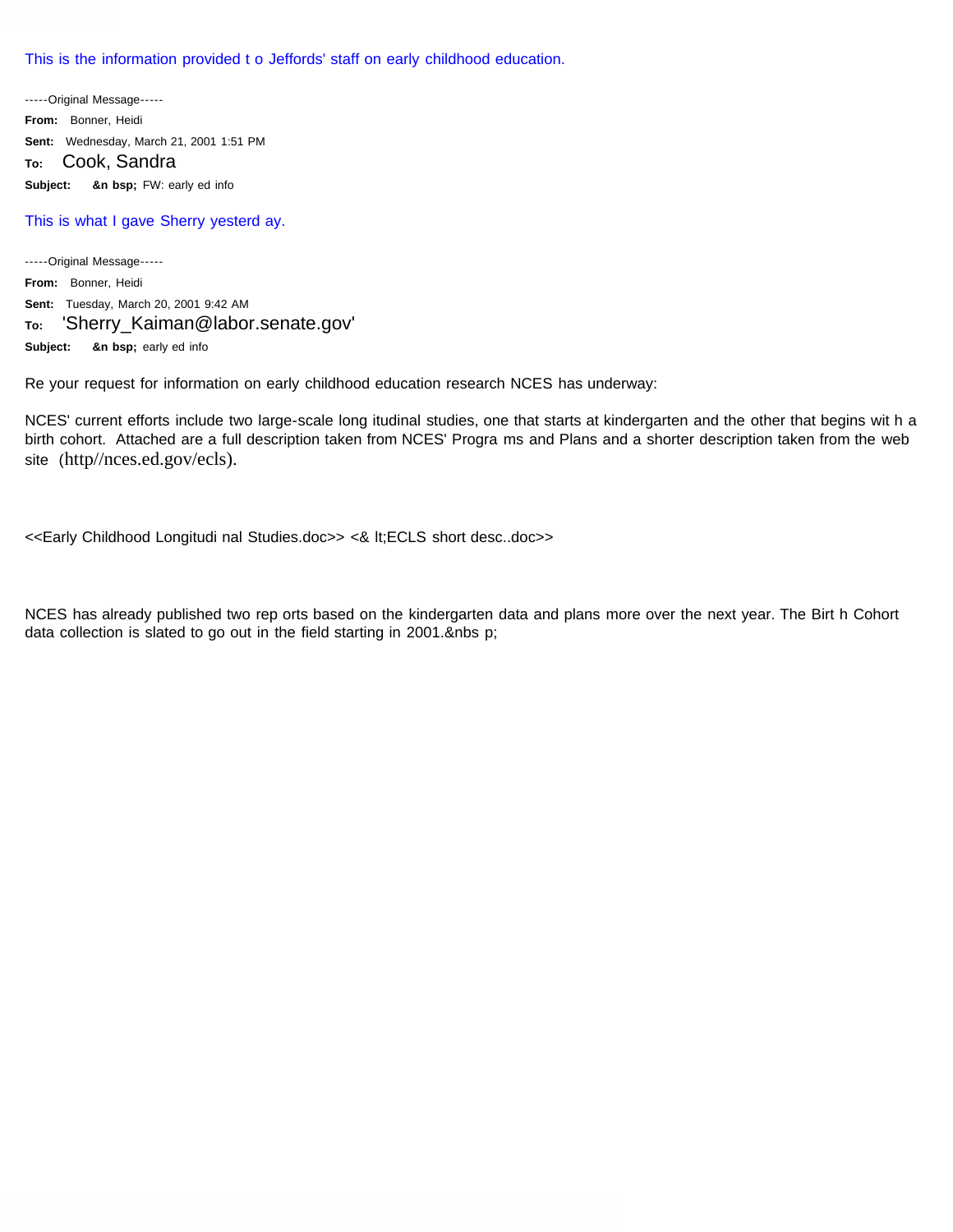# **The following document is attachment P\_9NH71004\_OPD.TXT\_2**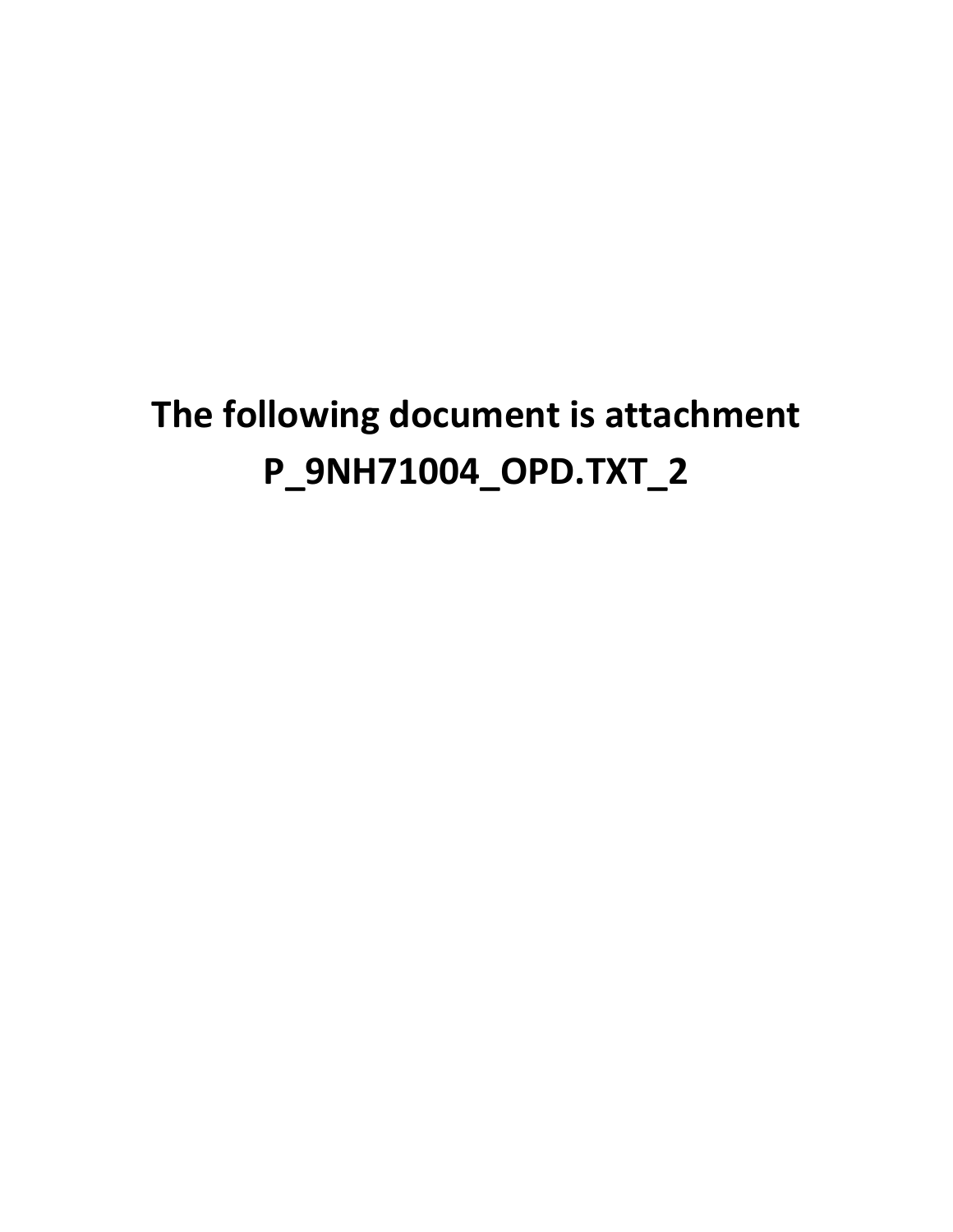# **Early Childhood Longitudinal Studies**

The National Center for Education Statistics (NCES) at the U.S. Department of Education and several federal, health, education and human services agencies are sponsoring an ambitious program to provide a comprehensive and reliable data set that can be used to inform policy regarding children, their families, early care, and education. The data collected by the Early Childhood Longitudinal Studies (ECLS) program, and the information that is disseminated through reports prepared by NCES and others will inform decisionmakers, educational practitioners, researchers, and parents about the experience of young children.

The ECLS program consists of two cohorts—a birth cohort study and a kindergarten cohort study. Together, these studies will provide the range and breadth of data required to more fully describe children's early learning and education experiences. Still in the design and testing stages, the birth cohort study (ECLS–B) is being designed to study children's early learning and development from birth through first grade. It will focus on those characteristics of children, their families, and out-of-home experiences that influence children's first experiences with the demands of formal school (i.e., kindergarten and first grade) and will provide important information about the way America raises, nurtures, cares for and prepares its children for school. The kindergarten cohort (ECLS–K) measures aspects of children's development and their home, classroom and school environments as they enter school for the first time, and examine how factors from these environments influence their academic achievement, social development, and school experiences through fifth grade.

The ECLS-K and ECLS-B focus on the early childhood years and the influence of the home, classroom, school, and child care on development. To date, the ECLS-K has completed baseline and three followup data collections and has released two major reports on the progress of children through the kindergarten year. Data from this study are being used to examine the differences in children (e.g., their backgrounds, their skills and knowledge) at school entry and to describe teacher, classroom, and school characteristics. The research issues being addressed by these two studies fall into four broad areas:

- Children's growth and development in critical cognitive and noncognitive domains;
- Children's transitions to child care and education programs, kindergarten and beyond:
- School readiness: and
- The relationship between early experiences and later school performance.

## **Early Childhood Longitudinal Study—Birth Cohort**

Parents, educators, health practitioners, and policy makers are being asked to reconsider the ways in which children are being cared for and educated throughout early childhood. Researchers and practitioners searching for answers are turning to the critical years before formal schooling as a source of information and a place to start. Several factors have contributed to this research and policy focus on children's early care and education experiences before entering school, including:

New research, such as that on early brain development, highlighting the significant growth and development occurring in the first three years;

An increased public awareness of the importance of children's early experiences, reinforced by the National Education Goal on school readiness;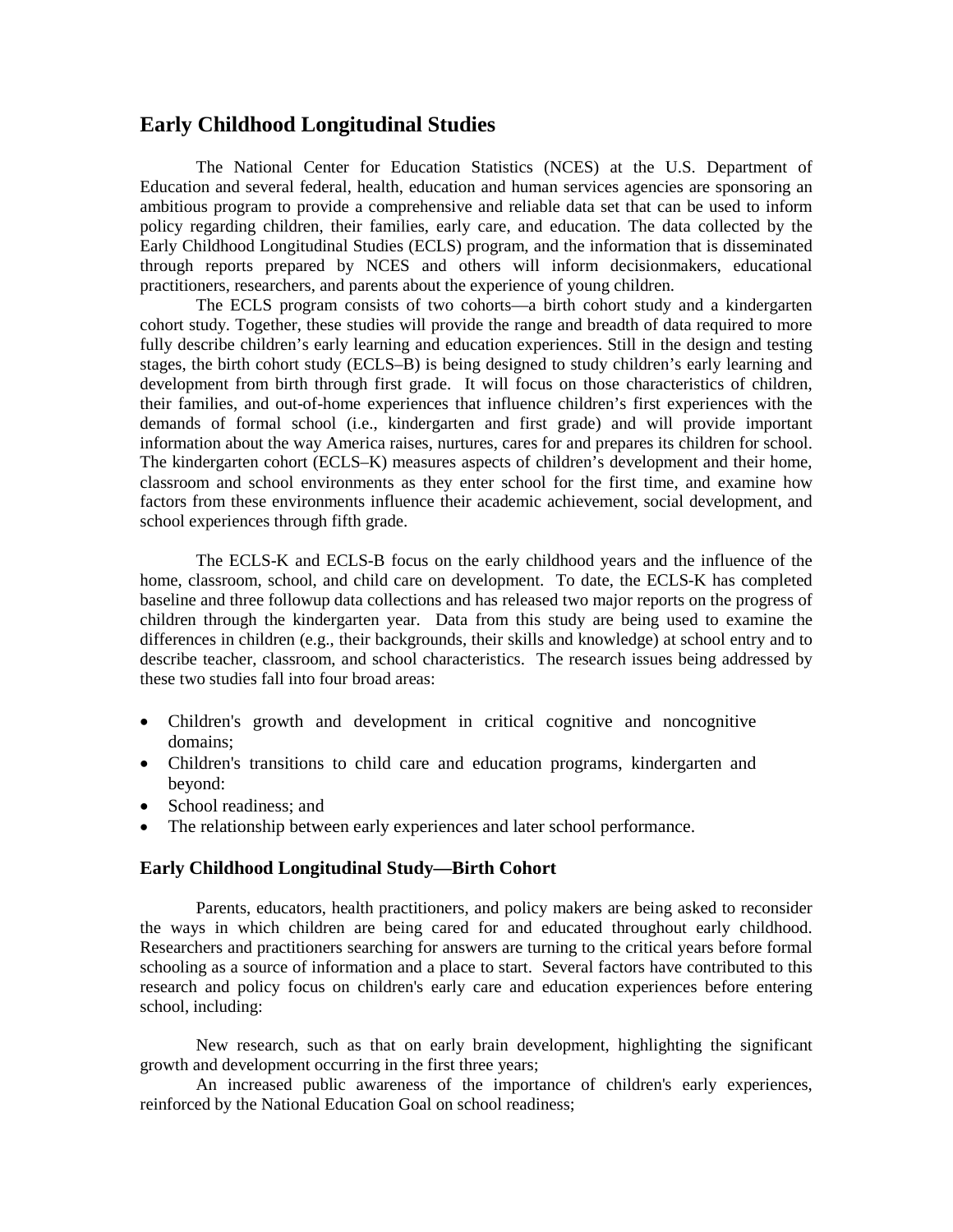An increase in working mothers and dual-employed families, resulting in children entering child care at earlier ages; and

The increasingly diverse population of children entering school.

Vital to any effort to improve the health, early care, and education for all of the nation's children is a research and data collection program that increases primary understanding of the dynamics that lead to differential school success. NCES in collaboration with several health, education, and human services agencies is planning an ambitious new study on the early years before formal schooling. The Early Childhood Longitudinal Study, Birth Cohort (ECLS-B) will follow a national sample of children, born in the year 2001, from birth through first grade.

The three key areas to be addressed by the ECDS-B are: children's growth and development in critical cognitive and noncognitive domains, children's transitions to child care and early childhood education programs, kindergarten, and beyond, and children's preparation for school. First, the ECLS-B will monitor children's growth and development during the critical years before school. In these early years, children are quickly achieving developmental milestones that build upon one another. The ECLS-B seeks to accurately describe children's physical, social, emotional, cognitive, and language development in relation to important influences in their lives prior to school entry. It will then follow their progress during th first 2 years of school, kindergarten and first grade.

Second, children and adults are continually making transitions from one status to anotherfrom home to child care and to school. Most notably is the transition that occurs as young children go from being cared for exclusively by their parents to the care of other persons. For some children, this transition may occur shortly after birth, while for others, their first significant experience with adults other than their parents in a regular care and educational setting may be when they enter school for the first time. The ECLS-B is especially focussed on looking at these transitions and their impact on diffenent groups of children and families defined by race/ethnicity, socioeconomic status, birth weight, language minority status, plurality (i.e., twins), and family structure (i.e., single-parent families and teenage mothers).

Third, the first of the national education goals that all children will start school ready to learn, has sparked renewed policy interest in children's school readiness. For most children, the first formal school experience is kindergarten. However, the nature of children's early expereiences in and before kindergarten is quite variable, and the demands placed on children differ across programs. The ECLS-B will examine children's preparation for school by prospectively studying the different characteristics of children, their families, and their out-ofhome care and educational experiences leading up to and at school entry.

#### **DESIGN**

The design of the ECLS-B is based on the assumption that children's preparation for school begins at (or before) birth and continues until they enter school for the first time. It is guided by a framework of children's development, care, and schooling that emphaszes the interaction between the child, family, health care, child care and education programs, and community. The ECLS-B recognizes the importance and inter-relatedness of factors that represent the child's health status and socio-emotional and intellectual development.

A nationally representative sample of approximately 15,000 children born during calendar year 2001 will be selected for participation in the study. The sample will consist of children from different racial/ethnic and socioeconomic backgrounds. Asian and Pacific Islander children, Chinese children, moderately low birth weight children (1500-2500 grams), very low birth weight children (under 1500 grams), and twins will be oversampled. The feasibility of oversampling American Indian births is under review.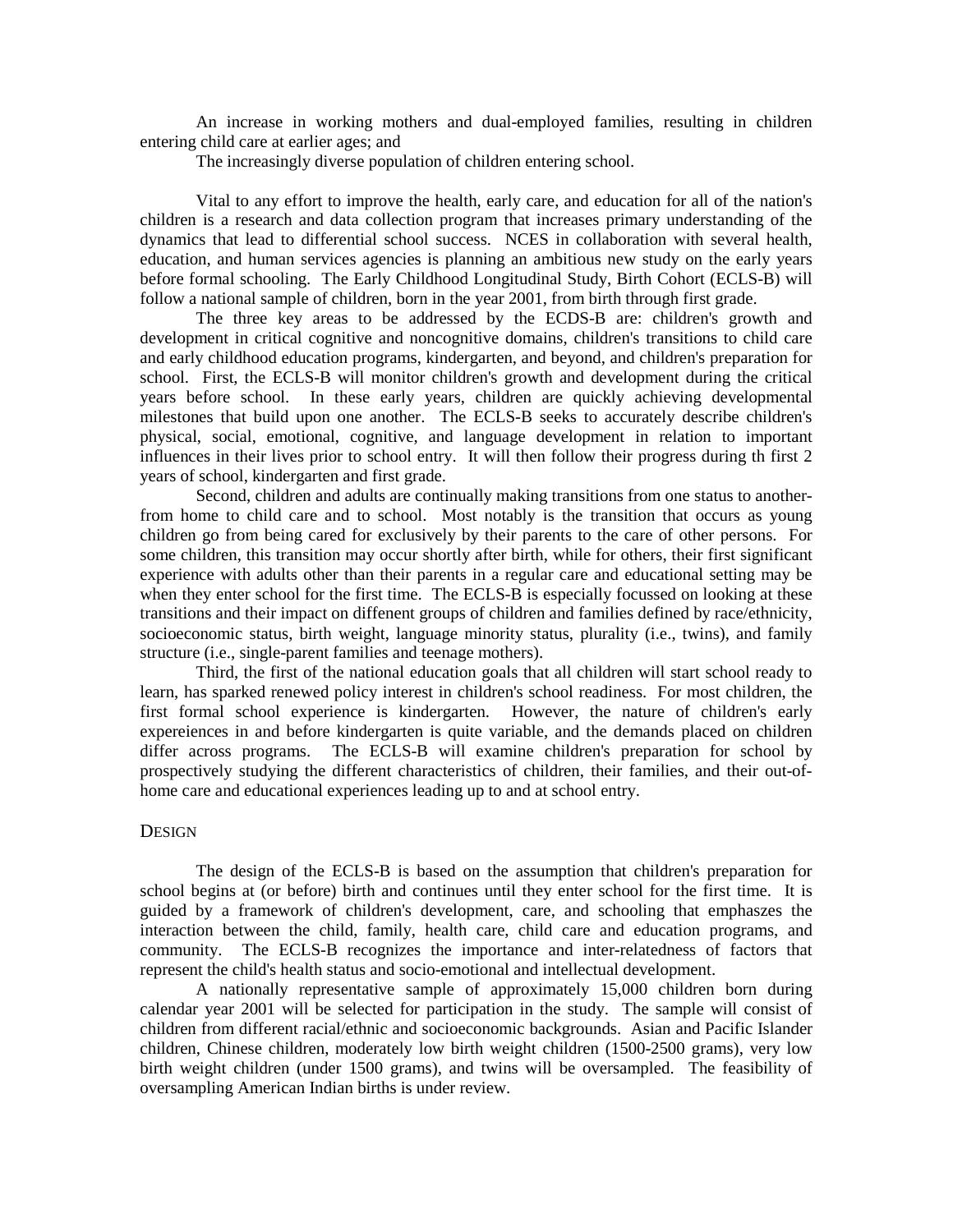Children will be selected at birth from birth certificates, the best and most affordable way of sampling newborns. The firat data collection will occur when the children are approximately nine months of age. Capturing data this soon after birth is important because much of the data collected at this time will pertain to prenatal care and the health care of the mother and child during the first months of life. Data will be captured again when the children reach 18 months, 30 months, and 48 months of age. Data will also be collected when the children enter kindergarten and first grade.

#### **COMPONENTS**

The emphasis that is being placed on the whole child and the different environments in which learning occurs is critically important for the design of the ECLS-B. While children's parents will be the primary reporters throughout the life of the study, at varying points it will be necessary to gather data from children's hospital birth records, their care and early education providers, their schools and teachers, and directly from the children themselves.

Children's Birth Certificates—A variety of useful data about the children and about their mothers and families is captured in birth certificates. They provide information on the date of birth and children's gender. Information is also available on parents' education, parents' race and ethnicity (including Hispanic origin), and mother's marital status. Birth certificates provide information on the mother's pregnancy history, prenatal care, medical and other risk factors during this preganancy, and complications during labor and birth. Health characteristics of children, such as congenital anomalies and abnormal conditions of the baby and the baby's APGAR score, are also provided.

Parent-Guardian Interviews—Parents and guardians are an important source of information about themselves, their child, and the home environment. A parent-guardian interview will be conducted in the child's home at each data collection point using computer assisted personal interviewing (CAPI) and a self-administered questionnaire. The parentguardian intervews will capture information about children's early health and development and about their experiences with family members and others. Parents will report on children's development in areas such as child temperament and developmental milestones (e.g., crawling), The parent interview will also capture detailed information on children's health (e.g., developmental difficulties, illness, ear infections) and access to health care (e.g., health insurance). Parents-guardians will provide key information about themselves as caregivers, the home environment, and the neighborhood in which they live. Several aspects on the economic stability of the home environment will be tracked (e.g., welfare receipt, household food sufficiency, employment situation). The parent-guardian interviewed will be the individual who is the primary caregiver and the most knowledgeable about the care and education of the child. In most cases, this will be the child's mother or female guardian.

Father Questionnaires—The ECLS-B will collect information from fathers as well. Resident fathers will complete a self-administered questionnaire when their children are 9 months old, 18 months old, and at future points during the study. Currently, NCES is considering the inclusion of nonresident biological fathers by examining the feasibility in the field test. Nonresident fathers are interviewed using a self-administered questionnaire or a computer assisted telephone interview (CATI). The father questionnaire will capture information about children's well-being and activities fathers engage in with their children. Fathers will also provide key information about themselves as caregivers. Additional information is captured relevant to fathers depending on whether they are resident or nonresident (e.g., provision of child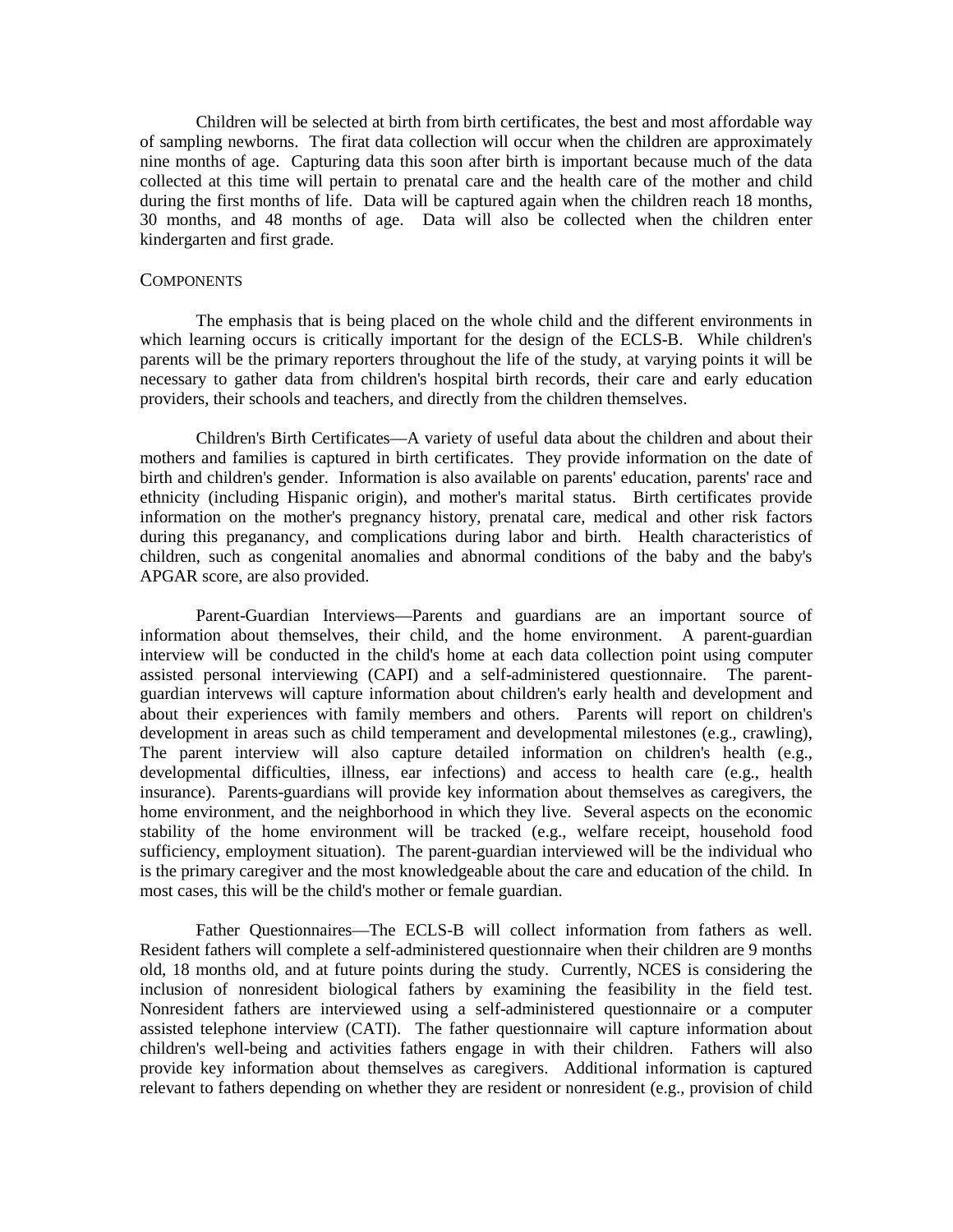support by the latter). The data will provide the opportunity to gather information on fathers from the fathers themselves.

Direct Child Assessments—Children's participation in the study occurs with the full permission of their parents-guardians. Beginning at 9 months, children will participate in activities designed to directly measure important developmental skills in the cognitive, social, emotional, and physical domains. The ECLS-B will be using the Bayley Scales for Infant Development (BSID-II) and the Behavior Rating Scale (BRS) from the Bayley. These measures will assess children's gross and fine motor skills as well as their receptive and expressive language skills and emotionregulation. The Nursing Child Assessment Teaching Scale (NCATS) from the Nursing Child Assessment Satelite Training (NCAST) assesses the parent-child interaction for early presursors of cognitive and social skills. These interactions will be videotaped and coded along several simensions (e.g., mother responsiveness, cognitive growth fostering), providing rich information on early parent-child interactions. At the nine-month home visit, height, weight, and middle upper arm circumference will be assessed for all children. In addition, head circumference will be measured for very low birth weight infants. The same measures will be used at eighteen-months, with the addition of a measure of attachment.

Early Care and Education Providers—With the permission of the child's parents, individuals and organizations who provide regular care and/or education for a child will be interviewed. Care providers and preschool teachers, like parents, represent a significant source of information on themselves (their backgrounds, teaching practices, and experience), the children in their care, and children's learning environments. Much of the data needed to describe the structure of children's care arrangements and education programs, to develop indicators of the quality of these arrangements and programs, and to profile the background and experience of the persons caring for these children can only be reported accurately by the providers, teachers, and organizations themselves. Contacting children's care and education providers also opens up other data collection opportunities (e.g., collecting information about children's development from sources other than their parents). Children's child care providers will be interviewed over the telephone with computer-assisted programming (CATI). This information will be collected when the children are 18 months of age and again at 48-months.

Teacher Questionnaires—As the ECLS-B cohort enters kindegarten and the first grade, their school teachers will become valuable sources of information on one of children's most immediate learning environments, the classroolm. Teachers also represent important sources of information about themselves (e.g., their backgrounds, teaching practices, and experience) and children's development, both cognitive and social. The ECLS-B instruments will be a subset of the ECLS-K teacher questionnaires (see the ECLS-K web site).

School Questionnaires—Once the children enter formal schooling, school administrators will provide information on the physical, fiscal, and organizational characteristics of their schools and on the schools' learning environments, educational philosophies, and programs. The ECLS-B instruments will be a subset of the ECLS-K school questionnaires (see the ECLS-K web site). More information the ECLS-B can be found on the Internet (http://nces.ed.gov/ecls).

## **Early Childhood Longitudinal Study–Kindergarten Class of 1998-99**

In recent years, parents, educators, and policymakers have been reconsidering the ways young children are taught in schools and have been looking for more effective approaches to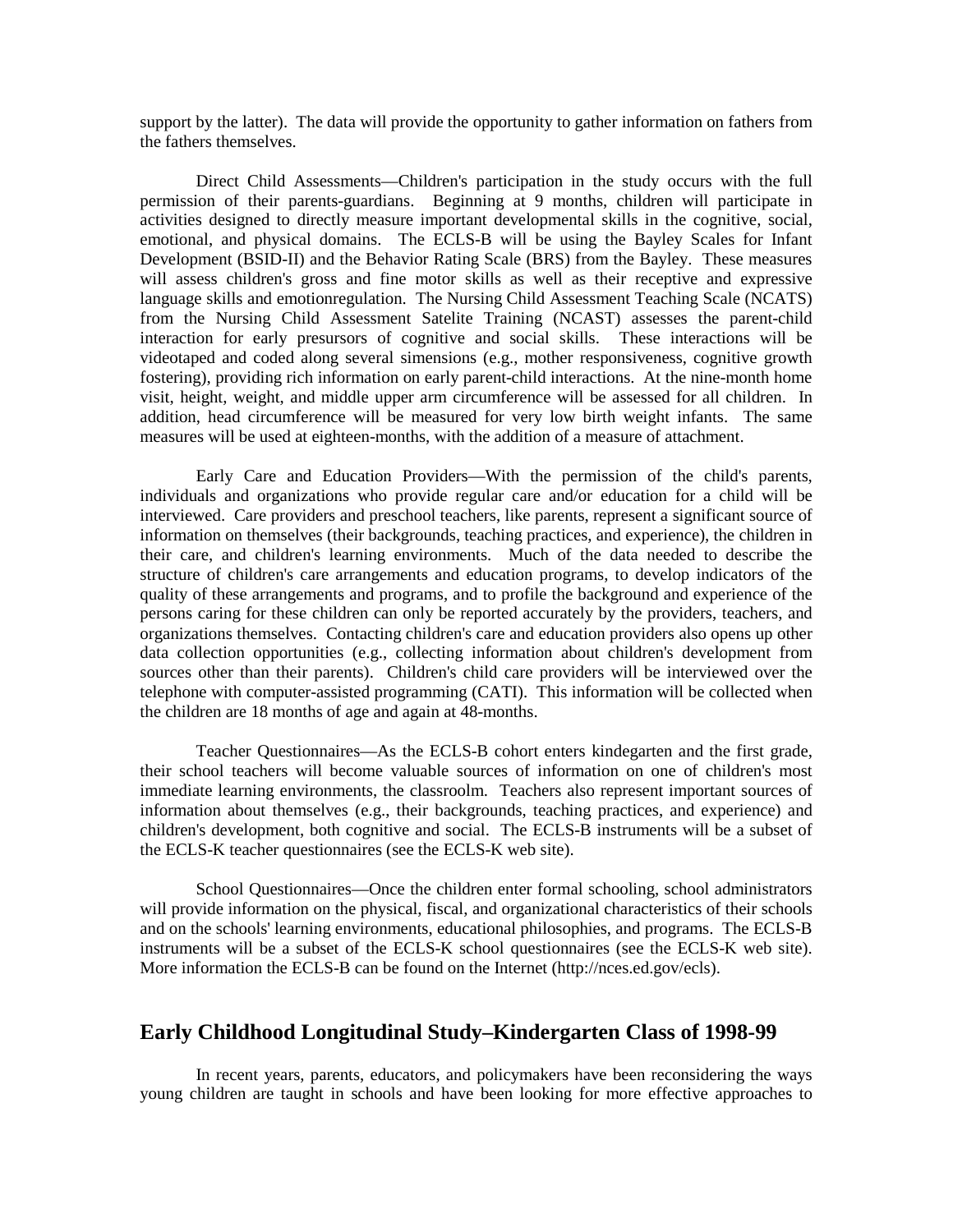education. Several factors which have contributed to this research and policy focus on children's early school experiences include:

- An increased public awareness of the importance of children's early experiences, reinforced by the National Education Goal on school readiness;
- The changing nature of children's preschool and early school experiences;
- The increasingly diverse population of children entering school and the demands this places on schools; and
- The expanded role that schools are expected to play in supporting and nurturing development and learning.

NCES has embarked on an ambitious study to provide a comprehensive and reliable data set that can be used to inform policies related to early and middle childhood education, defined as kindergarten through fifth grade. The Early Childhood Longitudinal Study–Kindergarten Class of 1998-99 (ECLS–K), in which a cohort of kindergarten children are sampled and studied intensively over time, responds directly to the concerns decisionmakers, educational practitioners, researchers, and parents have about our nation's schools and American education.

The three key issues to be addressed by the ECLS–K are: children's transition to school, schooling performance in the early grades (e.g., school readiness), and the interaction of school, family, and community. First, the ECLS–K examines children's transition to school. Of particular interest to the study is the transition that occurs as young children go from being kindergartners to being first graders and as they move from first grade to the later elementary grades. These transitions are an ongoing process which are mutually determined by the child's characteristics, the family and school environments, and the demands, resources, and responses within both family and school settings. Therefore, these transitions may be quite different for children depending upon the characteristics of the settings and their experience in each.

Second, a major goal of the ECLS-K is to describe student learning and academic progress during the early school years. It is focussed on children's characteristics and experiences as they enter school and seeks to describe ways in which these are related to different aspects of children, their families, and the kindergarten programs they attend. Then by closely chronicling the relationship between children's kindergarten experience and their school performance in grades one through five, the study provides useful information on achievement differences between boys and girls, among minority groups, and among members of different socialeconomic status groups as children pass through school. The study also provides useful data on when children begin to experience problems with their school work and the circumstances surrounding these difficulities. It provides data on the longevity of these problems and on the responses of the children's families, schools, and teachers.

Third, numerous factors influence children's school and other life outcomes, including the school, family, and community. The ECLS-K examines how the educational system prepares for and responds to children. It gathers information on how schools and teachers respond to the diverse background and experiences that children bring with them as they enter school for the first time. The ECLS-K also looks outward to the family and community in which children live by focusing on the resources of the family, the home environment, and the community that have a profound impact on children's success in school and provide the context within which schools must operate. The ECLS-K provides critical information on the roles that parents and families play in preparing for and supporting their children's education and how families, schools, and communities interact to support children's education.

### **DESIGN**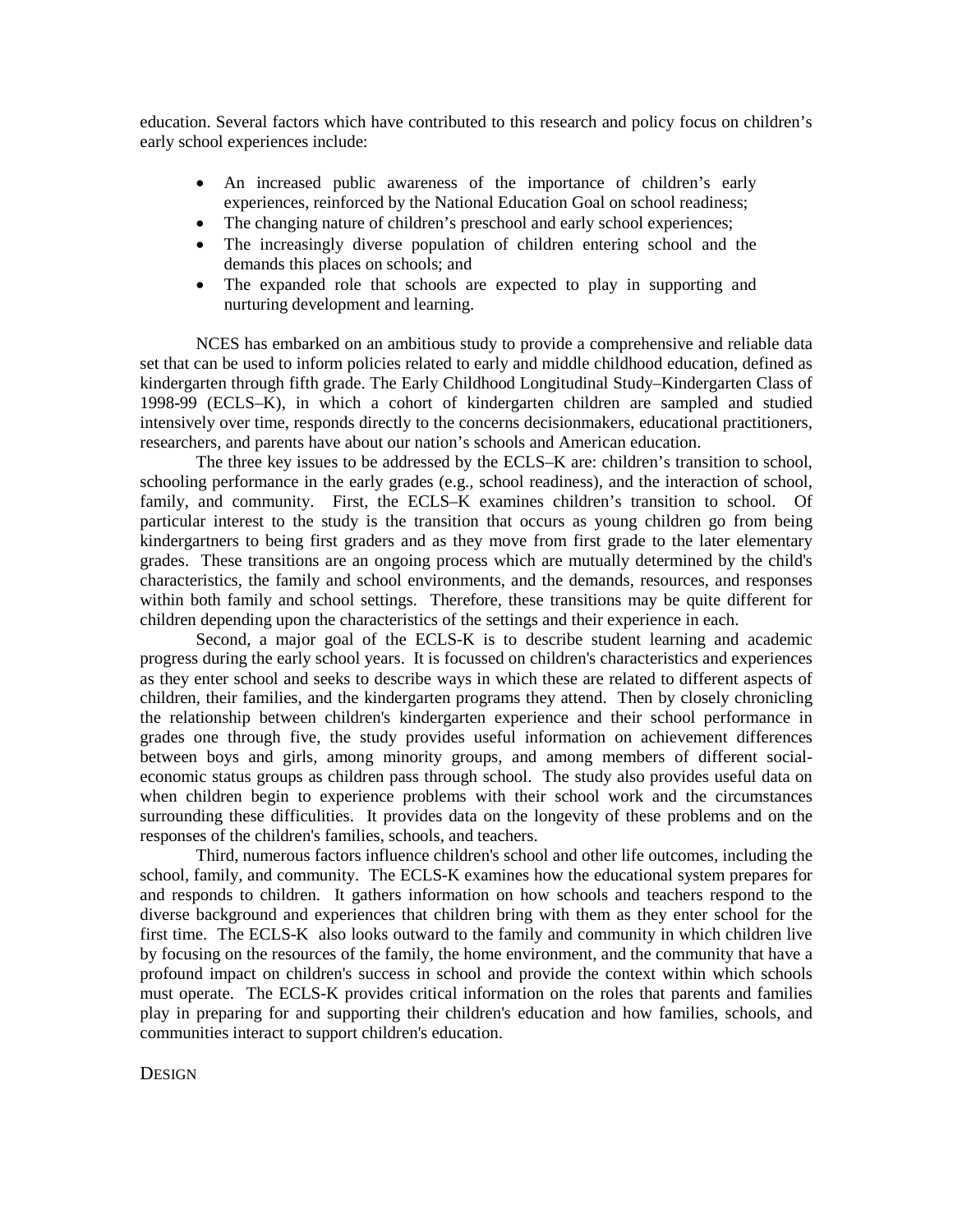The design of the ECLS–K is guided by a framework of children's development and schooling that emphasizes the interaction between the child and family, the child and school, the family and school; and the family, school, and community. Thus, the ECLS–K recognizes the importance of factors that represent the child's health status and socio-emotional and intellectual development, and incorporates factors from the child's family, community, and school and classroom environments. The study is particularly focussed in the role that parents and families play in helping children adjust to formal school and in supporting their education through the primary and middle elementary grades. It is also gathering information on understanding how schools prepare for and respond to the diverse backgrounds and experiences of the children and families they serve.

A nationally representative sample of approximately 22,000 children enrolled in about 1,000 kindergarten programs during the 1998–99 school year were selected for participation in the ECLS–K. These children were selected from full-day and part-day programs in public and private schools. The sample consist of children from different racial/ethnic and socioeconomic backgrounds. NCES to oversampled private kindergartens and kindergartners. NCES also oversampled Asian and Pacific Islander children. The ECLS–K sample will supports separate analyses of public and private kindergartens, as well as white, black, Hispanic, and Asian and Pacific Islander children's school experiences and outcomes.

To date, NCES has collected data on the sampled children and their environments in the fall and spring of the kindergarten year and in the spring of the first grade. It also conducted child assessments and parent interviews in the fall of first grade for 25% of the sample. Current plans call for a spring third and fifth grade data collection.

#### **COMPONENTS**

Because numerous factors in schools, homes, and communities influence children's academic and social outcomes, data for the ECLS–K are collected not only from children, but also from their parents-guardians, teachers, and school administrators.

**Student Assessments—**Sampled children will be asked to participate in various activities to measure the extent to which they exhibit those abilities and skills deemed important to success in school. They are asked to participate in activities designed to measure important cognitive (e.g., general knowledge, literacy, and quantitative skills) and noncognitive (e.g., social skills) outcomes. Measures of a child's cognitive skills are obtained through an untimed one-on-one assessment of the child. Measures of physical development include both height and weight measurements. Also, in the fall of kindergarten, a psychomotor assessment was administered which will included measures of children's motor ability, coordination, and visual motor skills. During later years of the ECLS-K, children will report on their own experiences in and out of school.

**Parent-Guardian Interviews**—Parents and guardians are an important source of information about the families of the children selected for the study and about themselves. In telephone interviews (or in personal interviews for households without telephones), they will be asked to provide key information about children's development and their experiences with family members schools, and others. The family background, demographics, and home environment content to be covered in the parent-guardian interviews of the ECLS-K include: family structure; immigration status; primary language(s) spoken; parent's involvement with the child's education; child care; child's health and well-being; parental values, beliefs, and expectations; home environment, activities, and cognitive stimulation; parental monitoring; neighborhood; parent education and human capital; parent employment; parent income and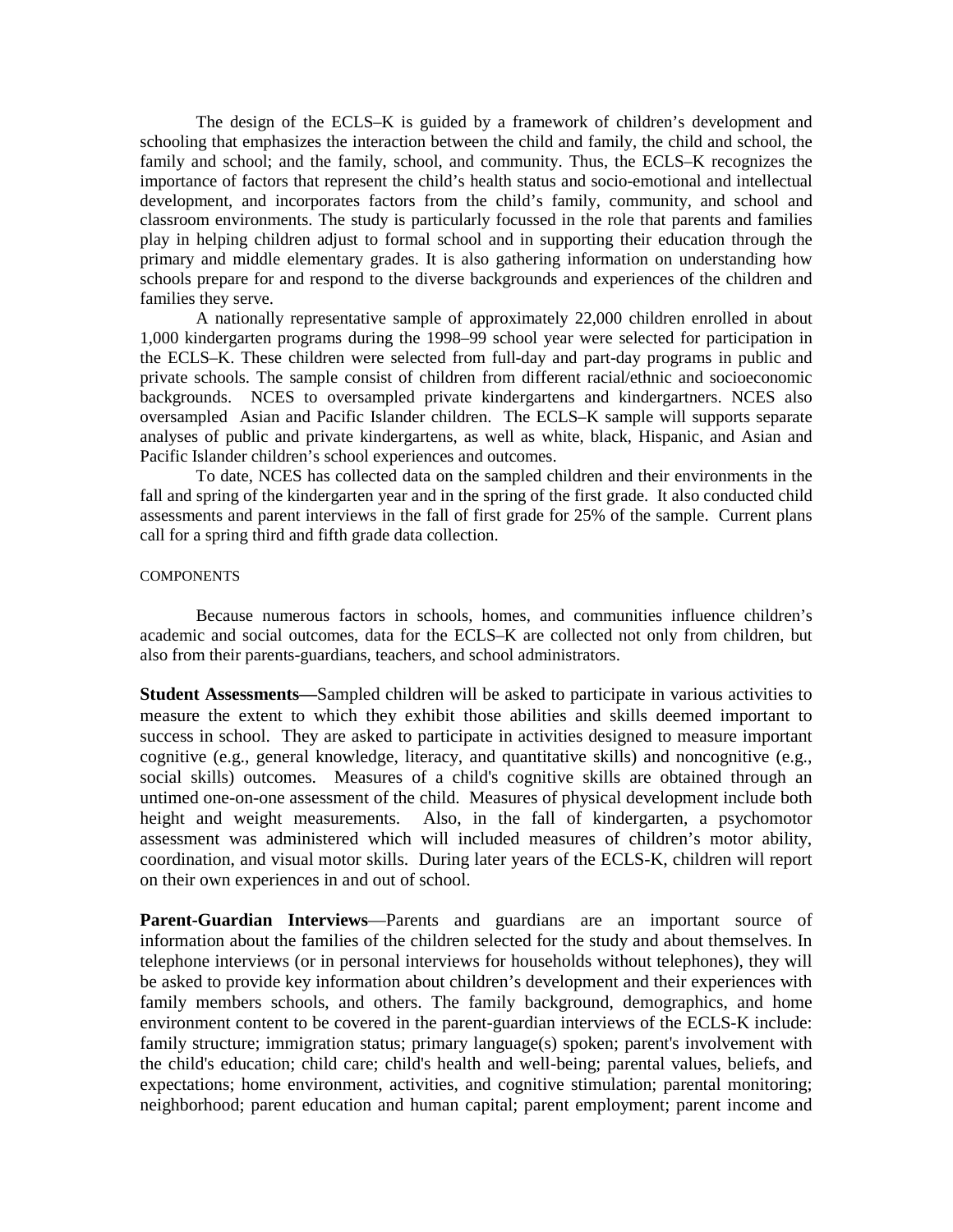assets; welfare and other public transfers; discipline, warmth, and emotional supportiveness; parent's psychological well-being and health; and critical family processes. Parent-guardian interviews also include items asking parents-guardians to provide a rating of their child's social skills, problem behaviors, and approaches toward learning.

**Teacher Questionnaires—**Like parents, teachers represent a valuable source of information on themselves and the children's learning environment (i.e., the classroom). In selfadministered questionnaires, teachers are asked to provide information about their own backgrounds, teaching practices, and experience along with information on the classroom setting for the sampled children they teach. The content to be covered in the teacher questionnaires of the ECLS-K includes: class type and composition, class organization, class activities, curricular focus and evaluation methods, parent involvement, views on readiness, professional development, and teacher's background.

**Teacher Rating—**Teachers are also asked to evaluate each sampled child on a number of critical cognitive and noncognitive dimensions. Teacher cognitive ratings measure teachers' perceptions of students' academic achievement and dispositions for learning in the three domains of language-literacy, mathematics, and general knowledge. Ratings of children's socio-emotional performance provide measures of children's pro-social and problem behaviors and their approaches toward learning. Teachers are also asked to complete a checklist on each sampled child reporting on such things as the children's language skills, special needs, program placements, attendance, and physical activity

**Special Education Teacher Questionnaires—**Special education teachers who provide instruction or assistance for a sampled child represent a valuable source of information on themselves and the child's experience with special education services. In a self-administered questionnaire they are asked to provide information about their background and experience and their instructional practices for the sampled child. They also provide information on the sampled child's disability, Individual Education Plan (IEP), and services.

**School Questionnaires—**In a self-administered questionnaire, school administrators, principals, and headmasters are asked to provide information on the physical and organizational characteristics of their schools, and on the schools' learning environment and programs. Special attention is paid to the instructional philosophy of the school and its expectations for students. The content covered in the school questionnaires of the ECLS–K includes: school characteristics, student characteristics, teaching staff characteristics, school policies and programs, principal characteristics, and school governance and climate. Additionally, field survey the physical security and safety, the atmosphere (e.g., fighting in hallways), and the learning environment (e.g., student work displayed).

**Salary and Benefits Questionnaire**—In order to trace resources directly available to children, school district business offices or headmasters complete a self-administered questionnaire capturing information on salary, merit pay (e.g., education stipends), and benefits (e.g., payroll taxes; medical insurance) for sampled children's teachers and school administrators. It represents one of the first times that specific teacher salary data can be linked to child outcomes of specific children.

**Student Records Abstract Form—**For each sampled ECLS-K child, information is gathered from his/her school records. This form, completed by the school from its records,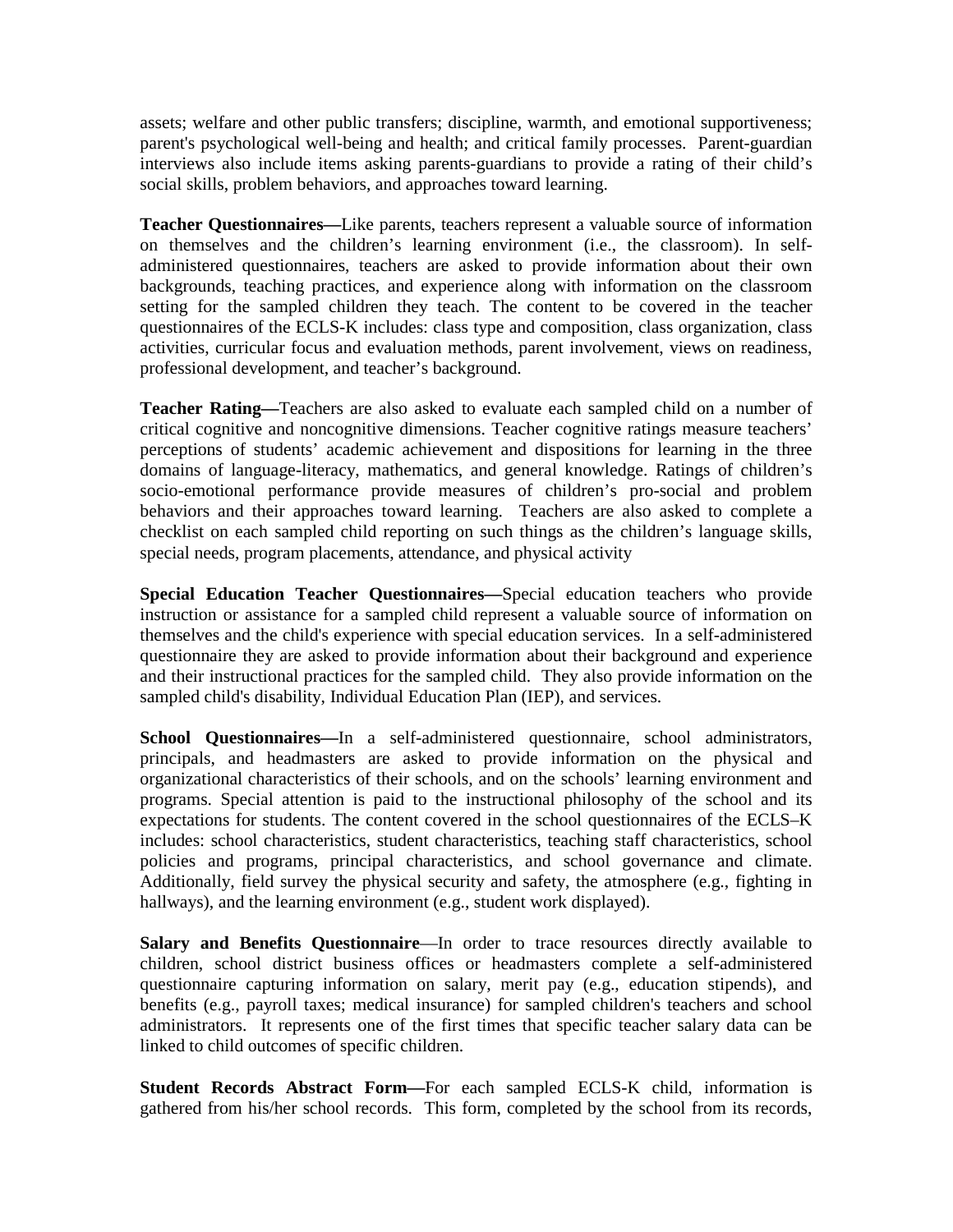collects data on attendance, the child's home language and whether the child has an Individual Education Plan (IEP) on record or attended Head Start.

**Verification of Head Start Program Participation—**Head Start participation data have proven to be somewhat unreliable, as reported by either parents or schools. The ECLS-K contacted each Head Start site that a sampled child was reported to have attended. This report of participation came from either the parent-guardian interview or the student record. The Head Start site completed a self-administered form for each child that verified attendance and asked about attendance dates and program type (e.g., part- vs. full-day; center- vs. home-based).

More information on the ECLS-K can be found on the Internet (http//nces.ed.gov/ecls).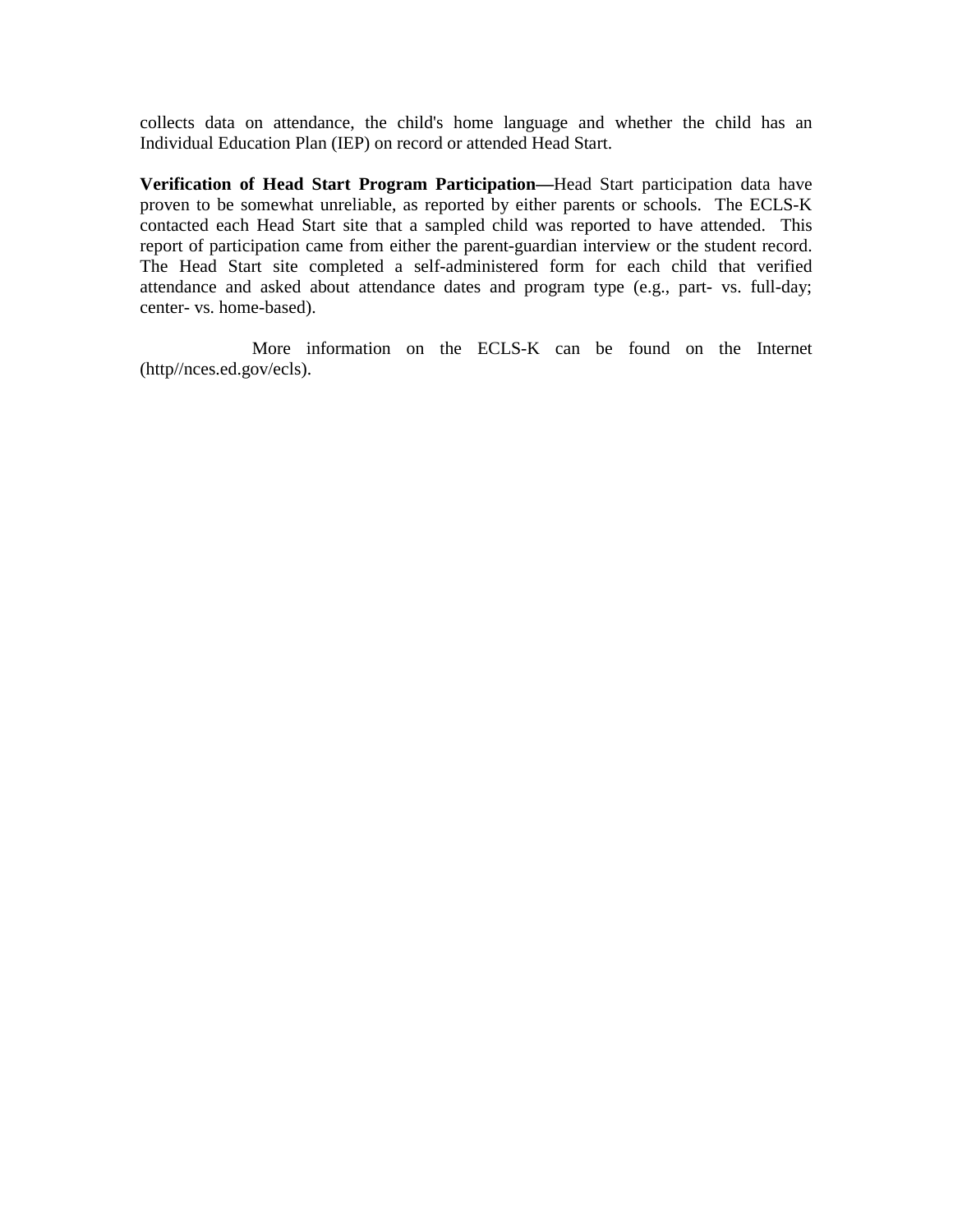# **The following document is attachment P\_9NH71004\_OPD.TXT\_3**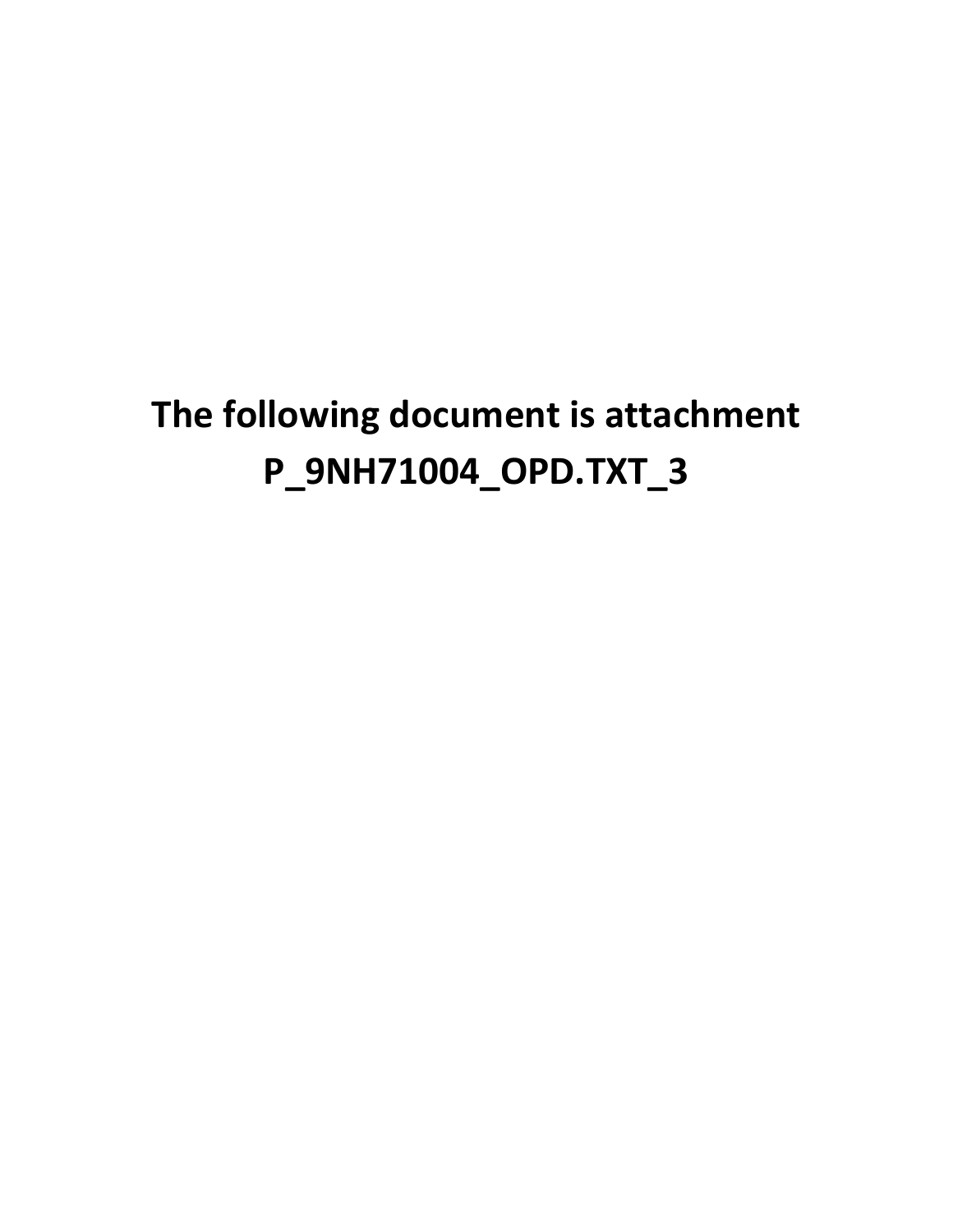#### *About the Early Childhood Longitudinal Studies Program*

The **Early Childhood Longitudinal Study (ECLS) Program** has both descriptive and analytic purposes. The descriptive purposes are to provide national data on (1) children's status at birth and at various points thereafter; (2) children's transitions to nonparental care, early education programs, and school; and (3) children's experiences and growth through the fifth grade. The analytic purpose of the program is to provide data to test hypotheses about the effects of a wide range of family, school, community, and individual variables on children's development, early learning, and early performance in school. The ECLS program has been designed to include two overlapping cohorts: a **birth cohort** and a **kindergarten cohort**. The birth cohort will follow a sample of children from birth through the first grade. The kindergarten cohort will follow a sample of children from kindergarten through the fifth grade.

#### *Early Childhood Longitudinal Study, Kindergarten Class of 1998-99*

#### **Study Brief**

The **Early Childhood Longitudinal Study, Kindergarten Class of 1998-99 (ECLS-K)** is an ongoing effort by the U.S. Department of Education, National Center for Education Statistics (NCES). The study follows a nationally representative sample of approximately 22,000 children from kindergarten through fifth grade.

Who? The children come from both public and private schools and attended both full-day and part-day kindergarten programs. The children come from diverse socioeconomic and racial/ethnic backgrounds. Also participating, are the children's parents, teachers and schools.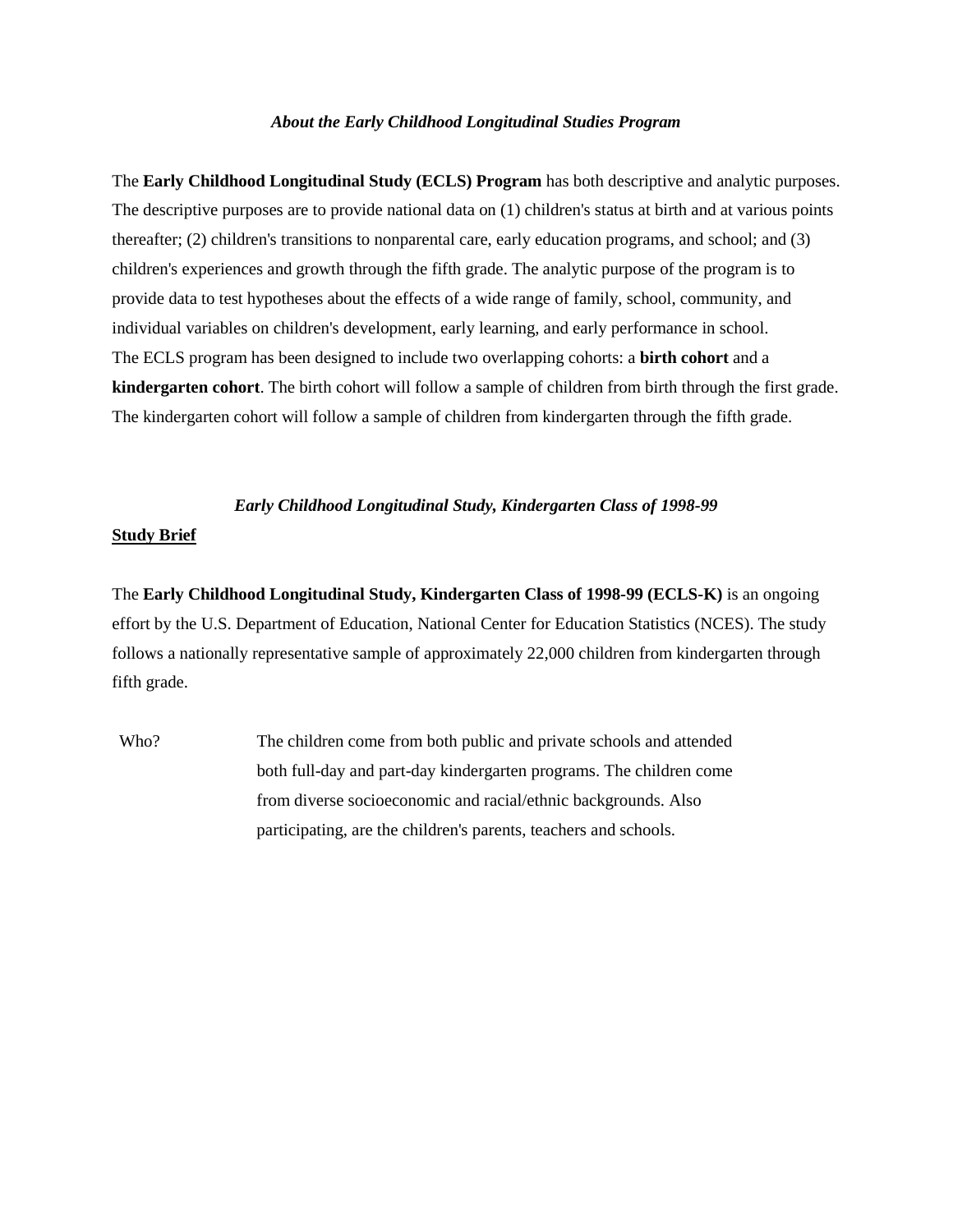| What?  | The children, their families, their teachers and their schools provide      |
|--------|-----------------------------------------------------------------------------|
|        | information on children's cognitive, social, emotional and physical         |
|        | development. There is also information on the children's home               |
|        | environment, home educational practices, school environment, classroom      |
|        | environment, classroom curriculum and teacher qualifications.               |
| When?  | The ECLS-K is a longitudinal study. The same children are followed          |
|        | from kindergarten through the fifth grade. Information is collected in the  |
|        | fall and the spring of kindergarten (1998-99), the fall and spring of first |
|        | grade (1999-2000), the spring of third grade (2002) and the spring of fifth |
|        | grade (2004).                                                               |
| Where? | This is a nationally representative sample. Information is collected from   |
|        | children, their families, their teachers and their schools all across the   |
|        | <b>United States.</b>                                                       |
| Why?   | From a national perspective, little information is available on the         |
|        | knowledge and skills of young children as they enter kindergarten and       |
|        | move through the primary grades. In part, this research is in response to   |
|        | an increased public awareness of the importance of children's early         |
|        | experiences in care and education evidenced by the National Education       |
|        | Goal on school readiness.                                                   |
| How?   | Trained evaluators assess children in their schools and collect information |
|        | from parents over the telephone. Teachers and school administrators are     |
|        | contacted in their school and asked to complete questionnaires.             |

## **Recent Publications**

• *The Kindergarten Year*: This report presents information on children's cognitive knowledge, social skills and approaches to learning. The report examines the gains children make in their knowledge and skills across the kindergarten year, and the differences in these gains by child, family and kindergarten program characteristics. It also describes children's cognitive knowledge and social skills, and the differences in these, as they are leaving kindergarten and preparing to enter first grade. The findings in this report are from the Early Childhood Longitudinal Study, Kindergarten Class of 1998-99, which is following a national sample of kindergarten children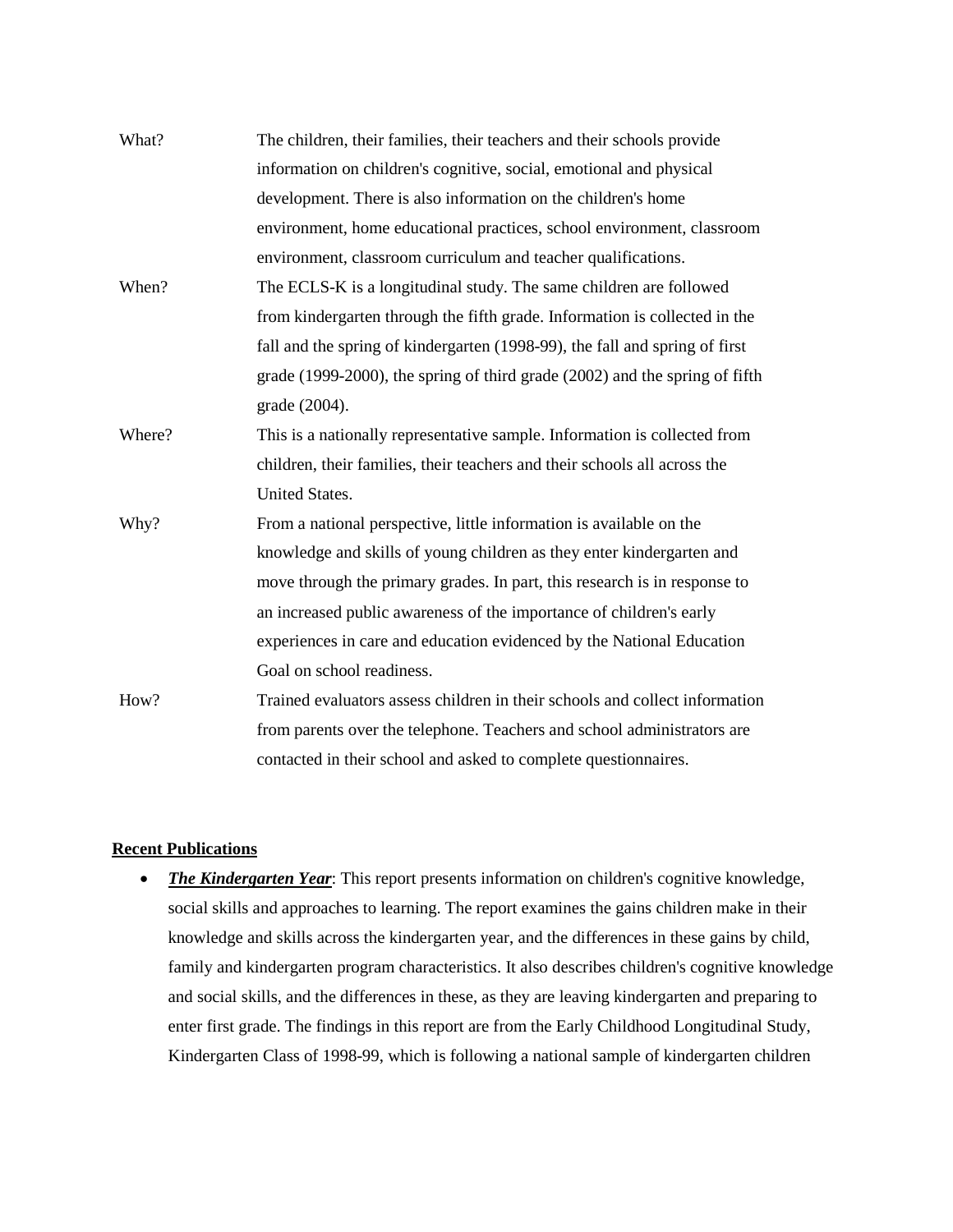through fifth grade.

• *America's Kindergartners*: This report provides national data on children's skills, knowledge and experiences as they enter kindergarten for the first time. The data are the first findings from the Early Childhood Longitudinal Study, Kindergarten Class of 1998-99. This report, using data collected in the fall of 1998 from approximately 22,000 first-time kindergartners attending about 1,000 public and private schools, provides estimates of children's cognitive skills and knowledge, their social skills, their physical well-being, their approaches to learning and their family environments and experiences. Children's developmental status across these domains was directly assessed. Parents and teachers also reported information on children's development, as well as their early care and home experiences. This descriptive report presents the information by characteristics of children (e.g., age and race/ethnicity) and families (e.g., mother's education and primary language spoken in the home).

### *Early Childhood Longitudinal Study, Birth Cohort*

#### **Study Brief**

The **Early Childhood Longitudinal Study, Birth Cohort (ECLS-B)** is a new study that will provide detailed information on children's development, health, early care and education. The study is sponsored by the U.S. Department of Education, National Center for Education Statistics (NCES) in collaboration with several health, education and human services agencies, including the National Center for Health Statistics (NCHS), the National Institutes of Health (NIH), the Administration for Children, Youth, and Families (ACYF) and the U.S. Department of Agriculture (USDA). The study will follow a nationally representative sample of approximately 15,000 children born in 2001 from 9-months of age through the first grade.

Who? The children participating in the ECLS-B are sampled from birth certificates. They come from diverse socioeconomic and racial/ethnic backgrounds with oversamples of Asian and Pacific Islander children, Chinese children, twins and low birth weight children.